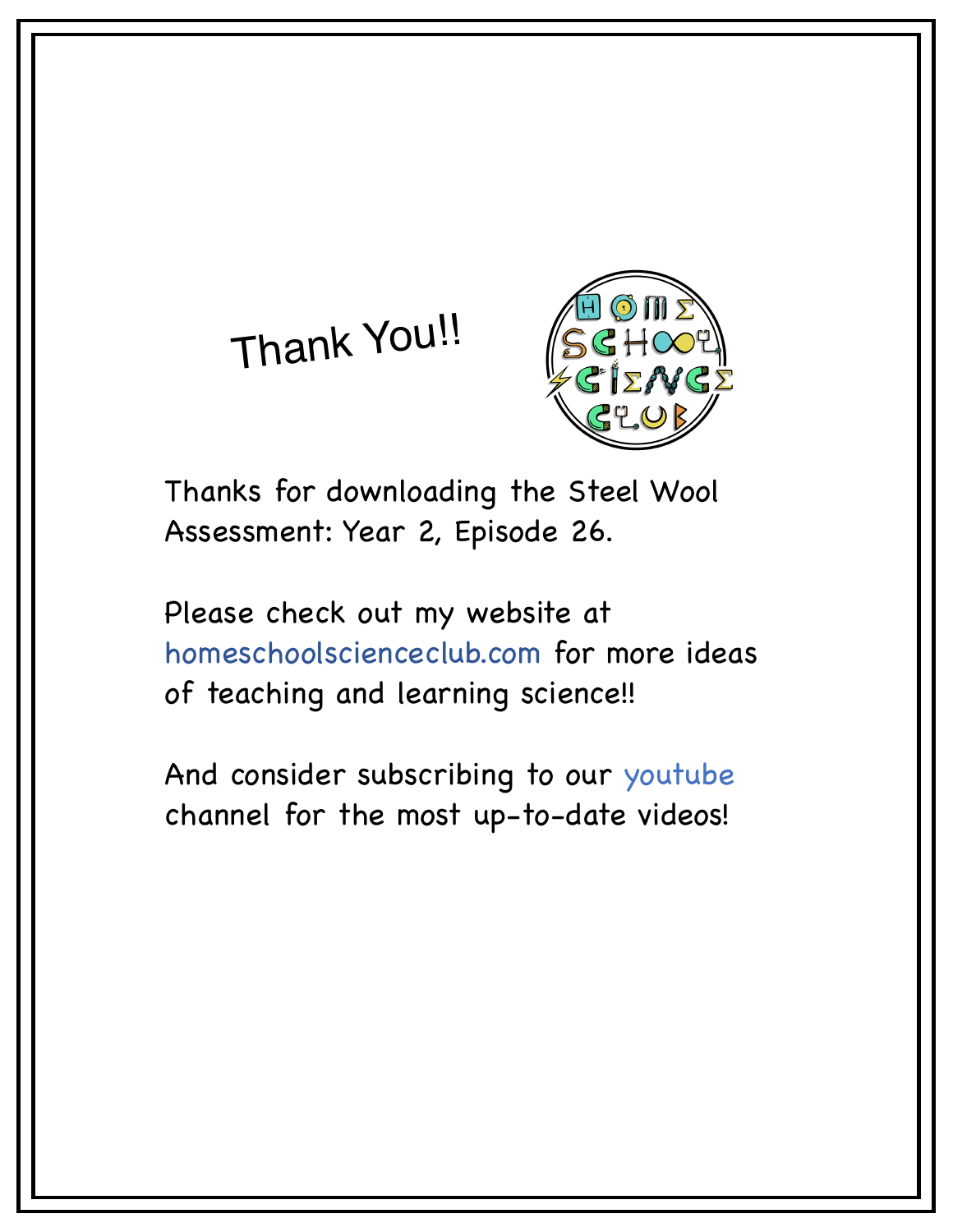| Name |  |  |
|------|--|--|
|------|--|--|

## **Steel Wool**

 $Date$  and  $A$  and  $B$  and  $B$  and  $B$  and  $B$  and  $B$  and  $B$  and  $B$  and  $B$  and  $B$  and  $B$  and  $B$  and  $B$  and  $B$  and  $B$  and  $B$  and  $B$  and  $B$  and  $B$  and  $B$  and  $B$  and  $B$  and  $B$  and  $B$  and  $B$  and  $B$  and  $B$  an

1. The French scientist credited for discovering the law of the conservation of matter was named:

- A. Gerard Depardieu
- B. Antoine Lavoisier
- C. Louise Pasteur
- D. Jean-Babtiste Lamarck

2. True of false: When a sugar molecule combusts (reacts with air), the sugar is broken down in to smaller molecules. In the reaction depicted in the video, the two molecules that are formed are carbon monoxide and water.\_\_\_\_\_\_\_\_\_\_\_\_\_\_\_\_\_\_\_\_\_\_\_\_\_\_\_\_\_\_\_\_\_\_\_\_\_\_\_

3. True or False: Oxygen reacts with the Iron in the steel to form a new compounds called Iron Oxide.

4. When two elements are combined to make a new and stronger material and one of the elements is a metal, this new substance is called an:

A. molecule

\_\_\_\_\_\_\_\_\_\_\_\_\_\_\_\_\_\_\_\_\_\_\_\_\_\_

- B. compound
- C. alloy
- D. junction

5. On the line beside the substance below, write whether the weight of the substance will increase or decrease (in an open system as depicted in the video) when it combusts.

Paper

Marshmallows

Steel wool

6: True or False: Because of the law of conservation of matter, if the reactions in the video were performed in a closed system, the weight of the substances would not change.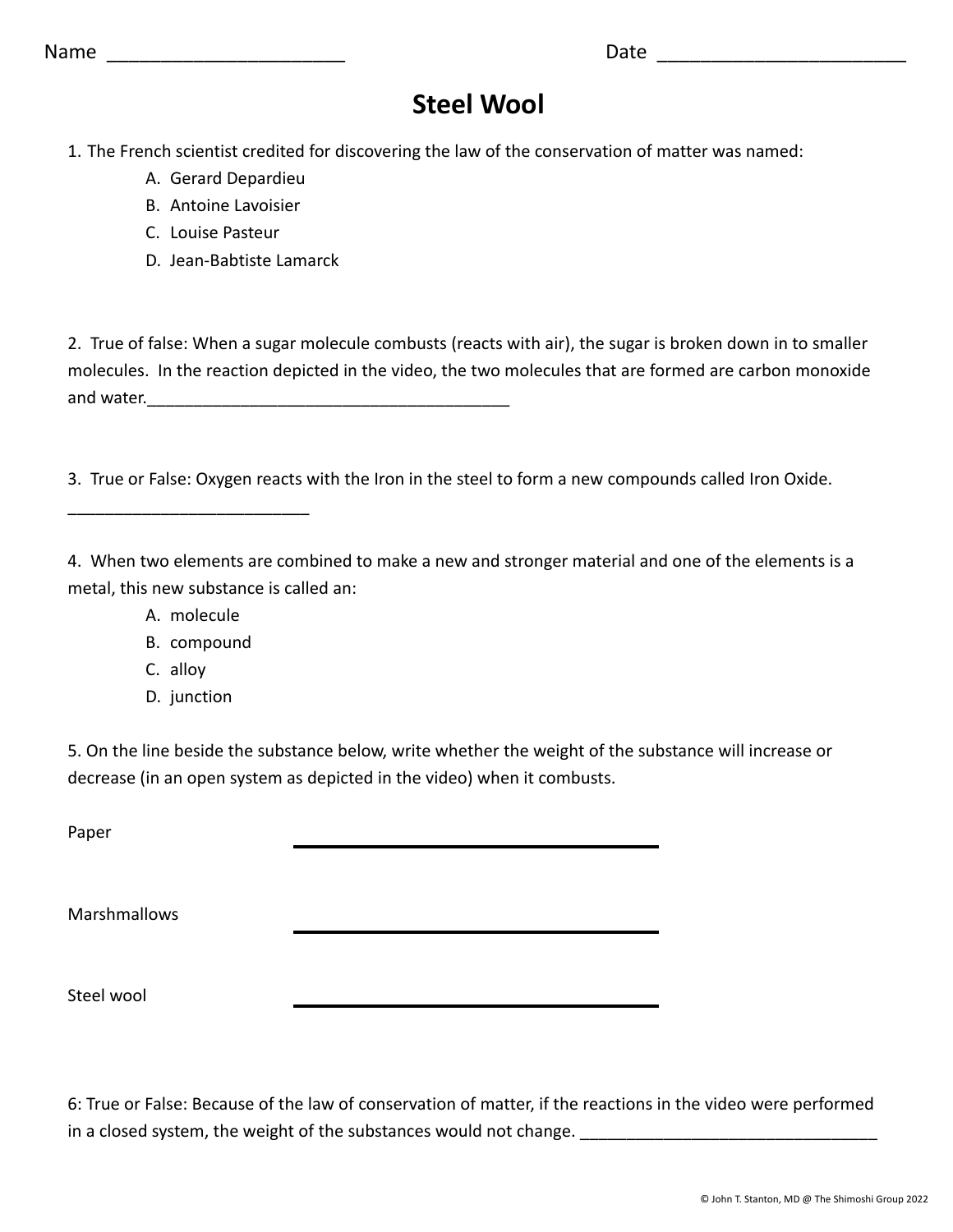### **Steel Wool- Answer Key**

- 1. The French scientist credited for discovering the law of the conservation of matter was named:
	- A. Gerard Depardieu
	- B. Antoine Lavoisier
		- C. Louise Pasteur
		- D. Jean-Babtiste Lamarck

2. True of false: When a sugar molecule combusts (reacts with air), the sugar is broken down in to smaller molecules. In the reaction depicted in the video, the two molecules that are formed are carbon monoxide and water. False: the two molecules are carbon DIOXIDE and water

3. True or False: Oxygen reacts with the Iron in the steel to form a new compounds called Iron Oxide. \_\_\_\_\_\_\_\_\_\_\_\_\_\_\_\_\_\_\_\_\_\_\_\_\_\_ True

4. When two elements are combined to make a new and stronger material and one of the elements is a metal, this new substance is called an:



5. On the line beside the substance below, write whether the weight of the substance will increase or decrease (in an open system as depicted in the video) when it combusts.

| Paper        | <b>Decrease</b> |
|--------------|-----------------|
|              |                 |
| Marshmallows | <b>Decrease</b> |
|              |                 |
| Steel wool   | <b>Increase</b> |

6: True or False: Because of the law of conservation of matter, if the reactions in the video were performed in a closed system, the weight of the substances would not change. \_\_\_\_\_\_\_\_\_\_\_\_\_\_\_\_\_\_\_\_\_\_\_\_\_\_\_\_\_\_\_\_ True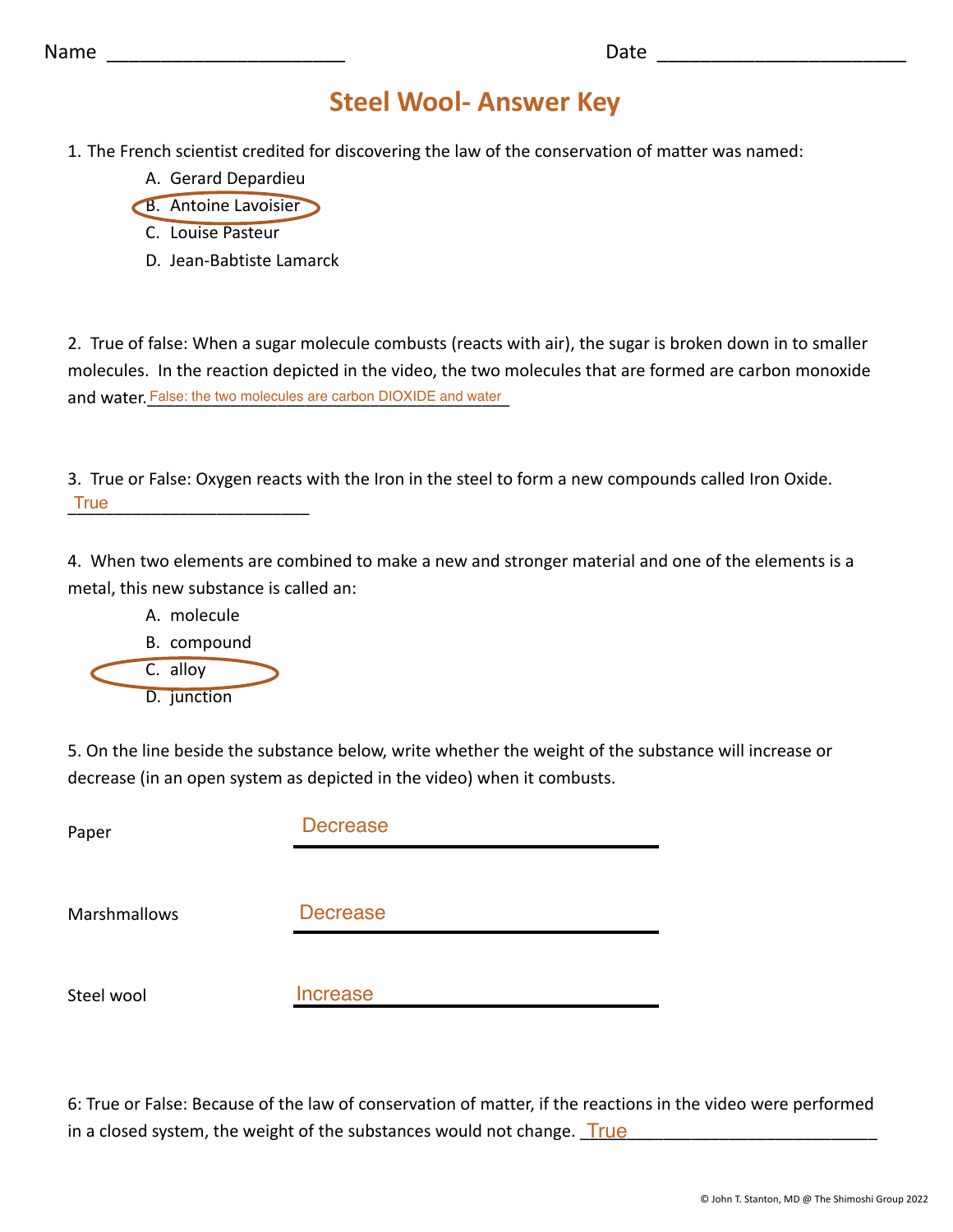## Terms of Use – Steel Wool

Thank you for your purchase! By purchasing this resource, you are agreeing that the contents are the property of **John T. Stanton** at **Homeschool Science Club** and licensed to you only for classroom and/ or personal use as a single user. I retain the copyright and reserve all rights to this product.

#### **YOU MAY**

- ❖ Use free and purchased items for your own classroom students or your own personal use.
- ❖ Reference this product in blog posts, at seminars, professional development, workshops, or other such venues, ONLY if both credit is given to myself as the author, and a link back to my TpT store is included in the presentation.
- ❖ Distribute copies of the free items only to other teachers PROVIDED there is credit given to OurDailyMath and a link back to my TPT store.

#### **YOU MAY NOT**

- ❖ Claim this work as your own, alter the files in any way, or remove copyright indication or watermarks.
- ❖ Sell the files or combine them into another unit for sale or for free.
- ❖ Post this document for sale or for free elsewhere on the internet (this includes Google Doc links on blogs).
- ❖ Make copies of purchased items to share with others. This is strictly forbidden and is a violation of the Terms of Use and copyright law.
- ❖ Use this product if provided by another person who violates any

Thank you for abiding by universally accepted codes of professional ethics while using this product. If you encounter an issue with your file, notice an error, or are in any way experiencing a problem, please contact me and I will be more than happy to help sort it out. of the above.

You can message me at homeschoolscienceclub.com



Thanks!!